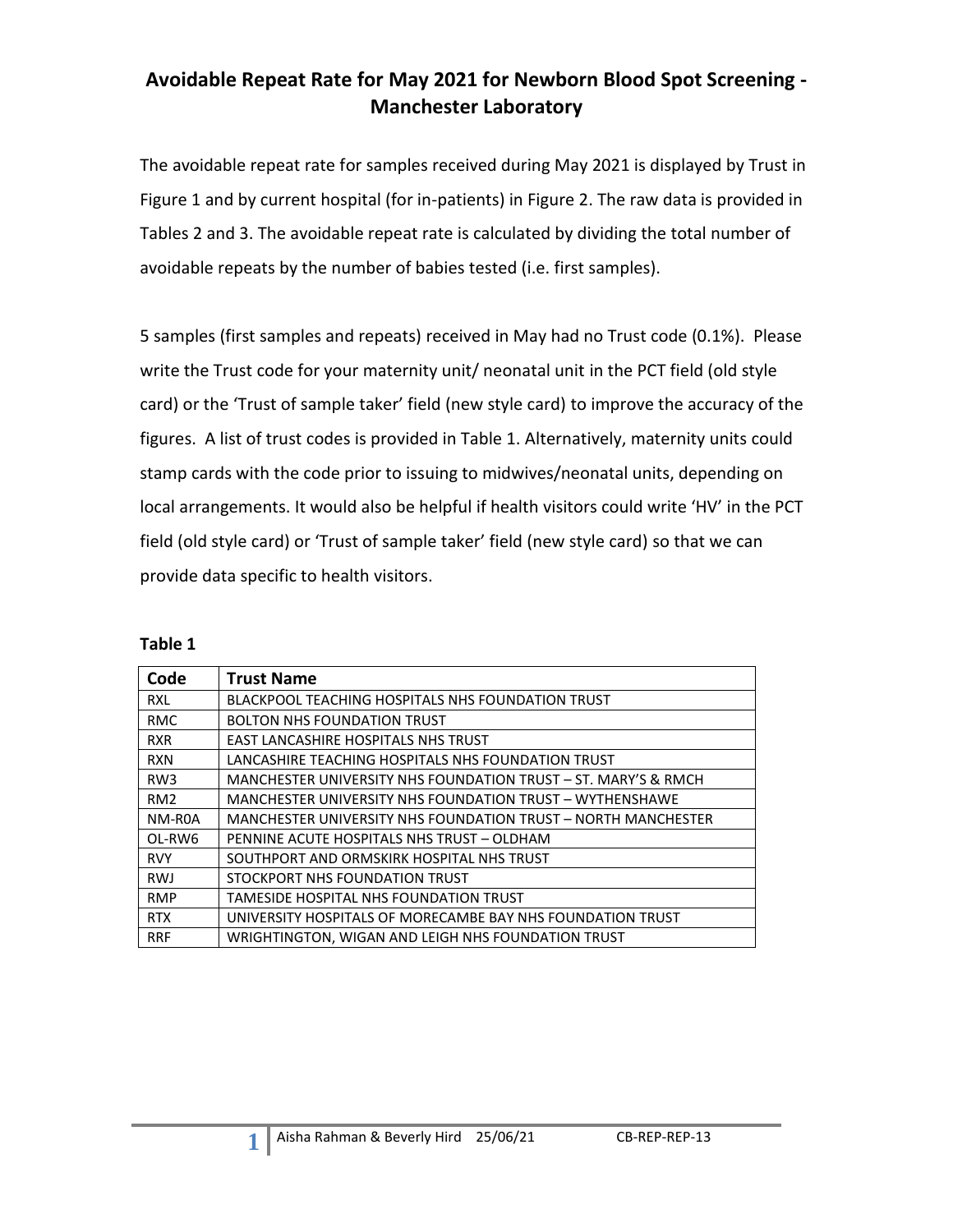### **Figure 1 - Avoidable repeats by Trust**

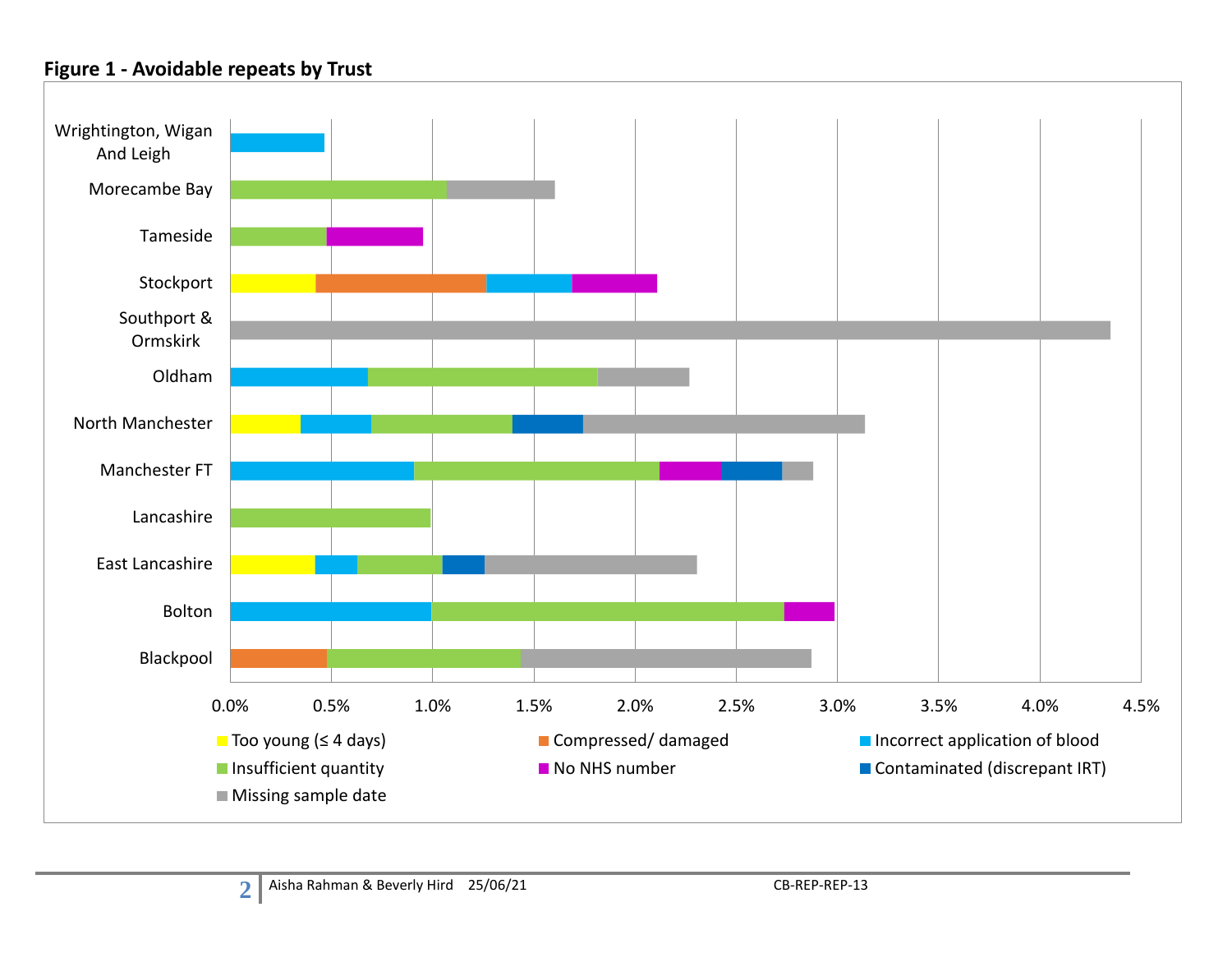

### **Figure 2 - Avoidable repeats by current hospital (in-patients)**

There were no avoidable repeats for North Manchester, RMCH, Preston and Tameside. Furness had 1 avoidable repeat from 3 samples collected (AR Rate 33%), therefore too high to plot on the graph. ODGH had 1 avoidable repeat from only 1 sample collected (AR Rate 100%), therefore too high to plot on the graph.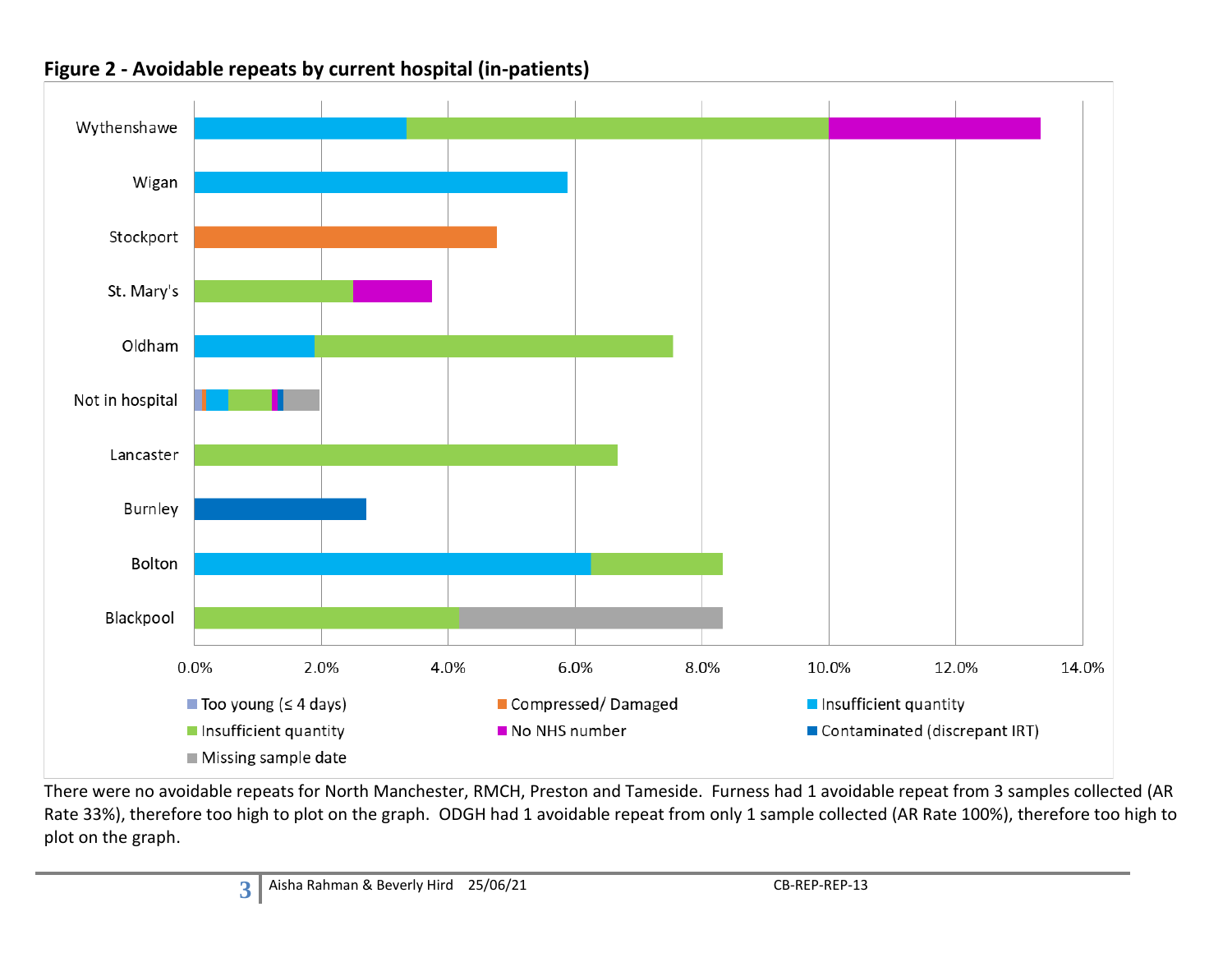# **Table 2 – Avoidable repeats by Trust for May 2021**

| <b>Row Labels</b>                             | <b>Number of first</b><br>samples<br>received/<br>babies tested | Too soon after<br>transfusion (<72<br>hours)* | Too young for<br>reliable<br>screening<br>(≤ 4 days) | <b>Bloodspot</b><br>card<br>damaged in<br>transit | Bloodspot<br>compressed/<br>damaged | Expired<br>bloodspot<br>card | Incorrect<br>application of<br>blood on card | Insufficient<br>quantity | >14 days in<br>transit | <b>No NHS</b><br>number | Contaminated<br>(discrepant<br>IRT) | <b>Missing</b><br>sample date | DOB missing | Number of<br>Avoidable<br>Repeat<br><b>Requests</b> | <b>Avoidable</b><br>Repeat<br><b>Requests</b><br>Rate |
|-----------------------------------------------|-----------------------------------------------------------------|-----------------------------------------------|------------------------------------------------------|---------------------------------------------------|-------------------------------------|------------------------------|----------------------------------------------|--------------------------|------------------------|-------------------------|-------------------------------------|-------------------------------|-------------|-----------------------------------------------------|-------------------------------------------------------|
| <b>Blackpool Teaching Hospitals NHS FT</b>    | 209                                                             | $\Omega$                                      | $\mathbf 0$                                          |                                                   |                                     | $\mathbf 0$                  | $\Omega$                                     |                          |                        | $\Omega$                |                                     | $\mathbf{3}$                  | $\Omega$    | 6                                                   | 2.9%                                                  |
| <b>Bolton NHS FT</b>                          | 402                                                             | $\Omega$                                      | $\Omega$                                             |                                                   | $\Omega$                            | 0                            |                                              |                          |                        |                         |                                     | $\Omega$                      | $\Omega$    | 12                                                  | 3.0%                                                  |
| East Lancashire Hospitals NHS Trust           | 477                                                             | $\Omega$                                      | $\overline{\phantom{a}}$                             |                                                   | $\Omega$                            | $\mathbf 0$                  |                                              |                          | <sup>0</sup>           | O                       |                                     |                               | $\Omega$    | 11                                                  | 2.3%                                                  |
| Lancashire Teaching Hospitals NHS FT          | 303                                                             | $\Omega$                                      | $\Omega$                                             |                                                   | $\Omega$                            | $\Omega$                     | $\Omega$                                     |                          |                        | n                       |                                     | $\Omega$                      | $\Omega$    |                                                     | 1.0%                                                  |
| Manchester University NHS FT - SMH, RMCH & WH | 660                                                             |                                               | $\Omega$                                             |                                                   | $\mathbf 0$                         | 0                            | Б                                            | 8                        |                        |                         |                                     |                               | $\Omega$    | 19                                                  | 2.9%                                                  |
| North Manchester (MFT)                        | 287                                                             | $\Omega$                                      |                                                      |                                                   | $\Omega$                            | $\mathbf 0$                  |                                              |                          |                        | $\Omega$                |                                     |                               | $\Omega$    |                                                     | 3.1%                                                  |
| Not stated                                    |                                                                 | $\Omega$                                      | $\mathbf 0$                                          | $\Omega$                                          | $\Omega$                            | $\mathbf 0$                  | $\Omega$                                     | O                        |                        | $\Omega$                |                                     | $\Omega$                      | $\Omega$    |                                                     | 0.0%                                                  |
| <b>Health Visitor</b>                         | 42                                                              | $\Omega$                                      | 0                                                    |                                                   | $\Omega$                            | $\mathbf 0$                  |                                              |                          |                        | $\Omega$                |                                     |                               | $\Omega$    |                                                     | 11.9%                                                 |
| Oldham (Pennine Acute Hospitals NHS Trust)    | 441                                                             |                                               | $\Omega$                                             |                                                   | $\Omega$                            | $\Omega$                     |                                              |                          |                        | $\Omega$                |                                     |                               | $\Omega$    | 10                                                  | 2.3%                                                  |
| Southport & Ormskirk Hospital NHS Trust       | 69                                                              | $\Omega$                                      | $\Omega$                                             |                                                   | $\Omega$                            | $\mathbf 0$                  |                                              | U                        |                        | $\Omega$                |                                     |                               | $\Omega$    |                                                     | 4.3%                                                  |
| Stockport NHS FT                              | 237                                                             | $\Omega$                                      |                                                      |                                                   |                                     | $\mathbf 0$                  |                                              |                          | <sup>0</sup>           |                         |                                     | $\Omega$                      | $\Omega$    |                                                     | 2.1%                                                  |
| Tameside And Glossop Integrated Care NHS FT   | 210                                                             | $\Omega$                                      | $\Omega$                                             |                                                   | $\Omega$                            | $\Omega$                     | $\Omega$                                     |                          |                        |                         |                                     | $\Omega$                      | $\Omega$    |                                                     | 1.0%                                                  |
| University Hospitals of Morecambe Bay NHS FT  | 187                                                             | $\Omega$                                      | $\Omega$                                             |                                                   | $\Omega$                            | 0                            | $\Omega$                                     |                          |                        | $\Omega$                |                                     |                               | $\Omega$    |                                                     | 1.6%                                                  |
| Wrightington, Wigan and Leigh NHS FT          | 215                                                             | $\Omega$                                      | $\Omega$                                             |                                                   | $\Omega$                            | $\Omega$                     |                                              |                          |                        | ŋ                       |                                     | $\Omega$                      | $\Omega$    |                                                     | 0.5%                                                  |
| <b>Grand Total</b>                            | 3743                                                            | $\overline{2}$                                |                                                      |                                                   |                                     | 0                            | 18                                           | 34                       |                        |                         |                                     | 21                            | n           | 89                                                  | 2.4%                                                  |

\*Not included in calculation of avoidable repeats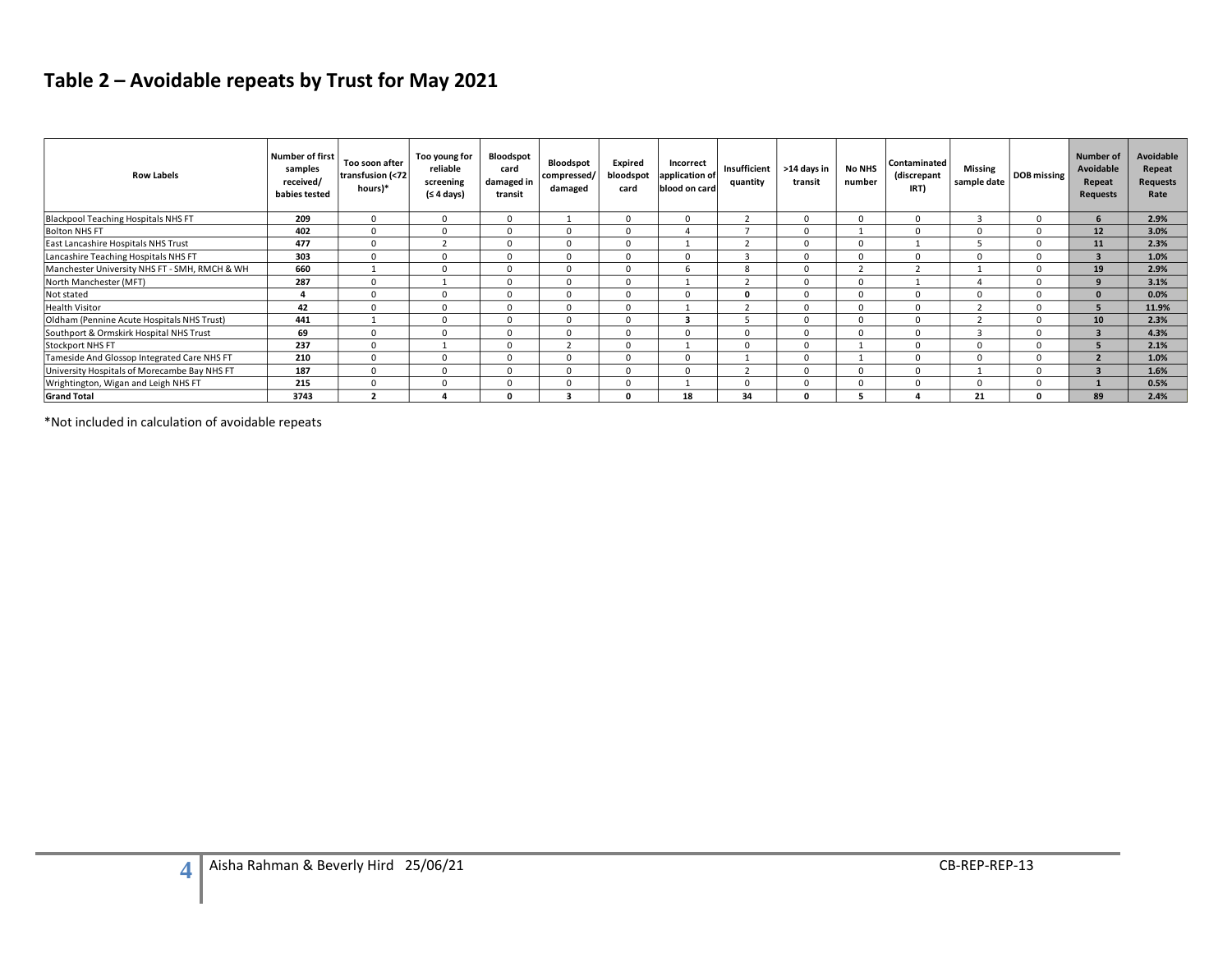## **Table 3 – Avoidable repeats by current hospital (in-patients) for May 2021**

| <b>Current Hospital</b>             | Number of first<br>samples<br>received/<br>babies tested | Too soon after<br>transfusion<br>(<72 hours)* | 4 days)        | Too young (≤   Damaged in   Compressed<br>transit | / Damaged      | <b>Expired card</b> | <b>Incorrect</b><br>application<br>of blood | Insufficient<br>quantity | >14 days in<br>transit | <b>No NHS</b><br>number | Contaminated DOB Missing<br>(discrepant IRT) |          | <b>Missing</b><br>sample date | Number of<br>Avoidable<br>Repeat<br><b>Requests</b> | Avoidable<br>Repeat<br><b>Requests Rate</b> |
|-------------------------------------|----------------------------------------------------------|-----------------------------------------------|----------------|---------------------------------------------------|----------------|---------------------|---------------------------------------------|--------------------------|------------------------|-------------------------|----------------------------------------------|----------|-------------------------------|-----------------------------------------------------|---------------------------------------------|
| <b>Burnley General Hospital</b>     | 37                                                       | $\mathbf 0$                                   | $\Omega$       | $\mathbf 0$                                       | $\mathbf 0$    | $\mathbf{0}$        | 0                                           | $\Omega$                 |                        | $\Omega$                |                                              | $\Omega$ | $\Omega$                      |                                                     | 2.7%                                        |
| Royal Bolton Hospital               | 48                                                       | $\mathbf 0$                                   | $\Omega$       | $\Omega$                                          | $\Omega$       | $\mathbf{0}$        | 3                                           | $\mathbf{1}$             | $\Omega$               | $\Omega$                | $\Omega$                                     | $\Omega$ | $\Omega$                      |                                                     | 8.3%                                        |
| Blackpool Victoria Hospital         | 24                                                       | $\mathbf 0$                                   | $\Omega$       | $\Omega$                                          | $\Omega$       | $\mathbf 0$         | $\Omega$                                    |                          |                        | $\Omega$                | $\Omega$                                     | $\Omega$ |                               | $\overline{\phantom{a}}$                            | 8.3%                                        |
| Furness General Hospital            |                                                          | $\mathbf 0$                                   | $\Omega$       | $\mathbf 0$                                       | $\Omega$       | $\mathbf 0$         | 0                                           |                          | $\Omega$               | $\Omega$                | $\mathbf 0$                                  | $\Omega$ | $\Omega$                      |                                                     | 33.3%                                       |
| North Manchester General Hospital   | 17                                                       | $\mathbf 0$                                   | $\Omega$       | $\Omega$                                          | $\Omega$       | $\mathbf 0$         | 0                                           | $\Omega$                 |                        | $\Omega$                | $\Omega$                                     | $\Omega$ | $\Omega$                      | $\sqrt{ }$                                          | 0.0%                                        |
| Not in hospital                     | 3352                                                     | $\mathbf 0$                                   | $\overline{4}$ | $\Omega$                                          | $\overline{2}$ | $\mathbf{0}$        | 12                                          | 23                       | $\Omega$               | 3                       | $\mathbf{a}$                                 | $\Omega$ | 19                            | 66                                                  | 2.0%                                        |
| Ormskirk & District General         |                                                          | $\Omega$                                      | $\Omega$       | $\Omega$                                          | $\Omega$       | $\Omega$            | $\Omega$                                    | $\Omega$                 |                        | $\Omega$                | $\Omega$                                     | $\Omega$ |                               |                                                     | 100.0%                                      |
| Royal Albert Edward Infirmary       | 17                                                       | $\mathbf 0$                                   | $\Omega$       | $\Omega$                                          | 0              | $\mathbf 0$         |                                             | $\Omega$                 |                        | $\Omega$                | $\Omega$                                     | $\Omega$ | $\Omega$                      |                                                     | 5.9%                                        |
| Royal Lancaster Infirmary           | 15                                                       | $\mathbf 0$                                   | $\Omega$       | $\Omega$                                          | $\Omega$       | $\mathbf 0$         | $\Omega$                                    |                          |                        | $\Omega$                | $\Omega$                                     | $\Omega$ | $\Omega$                      |                                                     | 6.7%                                        |
| Royal Manchester Childrens Hospital | $\overline{\mathbf{2}}$                                  | $\Omega$                                      | $\Omega$       | $\Omega$                                          | $\Omega$       | $\mathbf 0$         | 0                                           | $\Omega$                 |                        | $\Omega$                | $\Omega$                                     | $\Omega$ |                               |                                                     | 0.0%                                        |
| Royal Oldham Hospital               | 53                                                       |                                               | $\Omega$       | $\Omega$                                          | $\Omega$       | $\mathbf 0$         |                                             | $\overline{3}$           | $\Omega$               | $\Omega$                | $\Omega$                                     | $\Omega$ | $\Omega$                      |                                                     | 7.5%                                        |
| Royal Preston Hospital              | 27                                                       | $\Omega$                                      | $\Omega$       | $\Omega$                                          | $\Omega$       | $\Omega$            | 0                                           | $\Omega$                 |                        | $\Omega$                | $\Omega$                                     | $\Omega$ |                               |                                                     | 0.0%                                        |
| Stepping Hill Hospital              | 21                                                       | $\Omega$                                      | $\Omega$       | $\Omega$                                          |                | $\mathbf 0$         | $\Omega$                                    | $\Omega$                 |                        | $\Omega$                | $\Omega$                                     | $\Omega$ | $\Omega$                      |                                                     | 4.8%                                        |
| St Mary's Hospital, Manchester      | 80                                                       |                                               | $\Omega$       | $\Omega$                                          | $\Omega$       | $\Omega$            | 0                                           |                          |                        |                         | $\Omega$                                     | $\Omega$ |                               |                                                     | 3.8%                                        |
| Tameside General Hospital           | 16                                                       | $\Omega$                                      | $\Omega$       | $\Omega$                                          | $\Omega$       | $\Omega$            | 0                                           | $\Omega$                 |                        | $\Omega$                | $\Omega$                                     | $\Omega$ |                               |                                                     | 0.0%                                        |
| Wythenshawe Hospital                | 30                                                       | $\mathbf 0$                                   | $\Omega$       | $\Omega$                                          | $\Omega$       | $\mathbf 0$         |                                             |                          | $\Omega$               |                         | $\Omega$                                     | $\Omega$ | $\Omega$                      |                                                     | 13.3%                                       |
| Grand Total                         | 3743                                                     |                                               |                |                                                   |                | $\Omega$            | 18                                          | 34                       |                        |                         |                                              | $\Omega$ | 21                            | 89                                                  | 2.4%                                        |

\*Not included in calculation of avoidable repeats